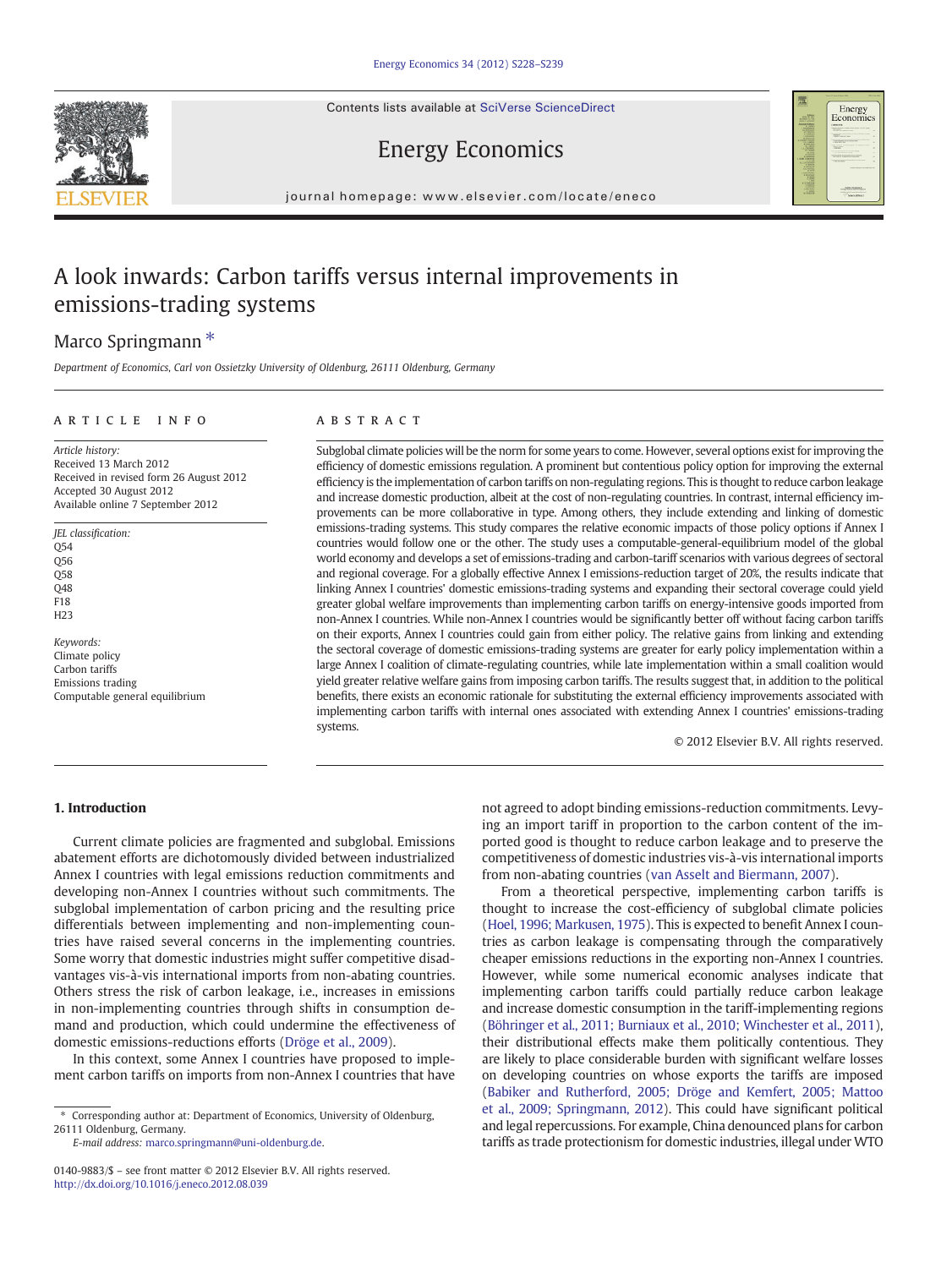law and threatened with trade war should carbon tariffs be adopted [\(Voituriez and Wang, 2011](#page--1-0)). More broadly, the political tensions arising from the adoption of carbon tariffs could further impede negotiations for a global climate agreement within the United Nations Framework Convention on Climate Change (UNFCCC).

Politically, carbon tariffs divide countries into potentially tariffimposing Annex I countries with legal emissions-reduction commitments and potentially targeted non-Annex I countries without legal commitments. However, this distinction is not as clear-cut as it may seem. For example, several non-Annex I countries, such as China and South Korea are considering implementing emissions-trading schemes within this decade ([Hood, 2010\)](#page--1-0). On the other hand, many Annex I countries have not yet adopted comprehensive carbonpricing policies and the emissions-trading schemes that exist, such as the European Union Emissions Trading Scheme (EU ETS) and the Regional Greenhouse Gas Initiative (RGGI) in the USA are plagued by problems of overallocation of emissions permits ([World Bank, 2011\)](#page--1-0).

Before extending domestic emissions regulation through the implementation of carbon tariffs, it might therefore be more appropriate for Annex I countries to further the improvement of domestic climate policies and the linking of existing and planned emissions-trading schemes. This would circumvent the political and legal problems associated with carbon tariffs and, in addition, be more in line with the UNFCCC principle of common but differentiated responsibility.<sup>1</sup> While each of those two policy trajectories may have different political goals, $<sup>2</sup>$  either trajectory could be used from an economic perspec-</sup> tive to increase the cost-efficiency of domestic abatement efforts in Annex I countries. Carbon tariffs induce external efficiency improvements by indirectly regulating those non-Annex I emissions that are associated with the production of export goods, whereas the expansion and linking of emissions-trading systems in Annex I countries induce internal efficiency improvements by enabling a more efficient sectoral and regional distribution of abatement efforts across Annex I countries.

It should be noted that, in principle, internal and external efficiency improvements could be pursued together. For example, [Grubb \(2011\)](#page--1-0) argues that the implementation of carbon tariffs on non-Annex I countries could provide an initiative for reducing the free distribution of emissions allowances to trade-exposed industries as is the current practice within some Annex I countries. In that case, external efficiency improvements would go hand in hand with internal ones. However, the fierce political debate surrounding carbon tariffs with references to potential trade wars suggests that this policy option bears great political risks which could obliterate any potential efficiency improvements and, in addition, have further repercussions on initiatives for improving the internal efficiency of abatement efforts. For example, the divergent opinions that exist across Annex I countries on the desirability of carbon tariffs would likely hamper the ETS-design harmonization that is needed for different emissions-trading systems to be linked.

More generally, the policy options of implementing carbon tariffs and extending the coverage of Annex I countries' emissions-trading systems have different incentive structures which make them incompatible as long-term policy trajectories on the international level (across Annex I countries, as well as globally). Carbon tariffs are perceived as politically confrontational which is inconsistent with those cooperative initiatives that are aimed at linking different emissionstrading systems, in the long term, between Annex I and non-Annex I countries but, given the range of differing opinions on carbon tariffs, also within Annex I countries in the short term. On the other hand, initiatives aimed at linking emissions-trading systems across Annex I countries can be interpreted as a first step towards pursuing further linkages with those emissions-trading systems that are emerging in non-Annex I countries, something which would remove the basis for carbon tariffs being implemented.<sup>3</sup>

This study analyzes whether besides the political appeal, there exist also an economic rationale for pursuing internal efficiency improvements from linking emissions-trading systems in Annex I countries over the external efficiency improvements following from imposing carbon tariffs on non-Annex I countries. Theoretically, the linking and extending of emissions-trading schemes equalizes marginal-abatement costs between the regions and sectors covered. This leads to gains from trade in emissions allowances and associated increases in consumption and welfare in those regions and sectors (see, e.g., [Tietenberg, 2006](#page--1-0)). While the outcome could, in principle, be different in second-best (real-world) settings ([Babiker et al., 2004\)](#page--1-0), several model studies have indicated the benefits from extending the coverage of emissions trading systems. For example, [Weyant and Hill \(1999\)](#page--1-0) indicate significant benefits from emissions-trading across all Annex I countries for a cost-efficient fulfillment of their emissions-reduction obligations under the Kyoto Protocol, whereas [Böhringer et al. \(2005,](#page--1-0) [2009\)](#page--1-0) and [Klepper and Peterson \(2004\)](#page--1-0) highlight the cost-saving potential of extending the sectoral coverage of the EU ETS.

This study builds on those earlier assessments and analyses the potential gains from extending the sectoral and regional coverage of emissions-trading systems within Annex I regions vis-à-vis the implementation of carbon tariffs by Annex I countries on energy-intensive imports from non-Annex I countries. While each of those policies has been assessed before separately, no strict comparison of the policies' relative effects and their respective trade-offs has been made in a numerical setting. This study intends to fill this gap. For that purpose, it uses a computable general equilibrium model of the global world economy which tracks changes in trade flows, carbon-dioxide  $(CO<sub>2</sub>)$ emissions, as well as economic output and prices. The study develops a set of indicative emissions-trading and carbon-tariff scenarios, and it analyzes the trade-offs along each policy trajectory in terms of a cost-effectiveness analysis of attaining a specified (global) emissions level. Although the focus of this study is on the policies' economic impacts, in particular on welfare, it also assesses their effects on GDP, the production and exports of energy-intensive goods, and carbon leakage.

The analysis is structured as follows. Section 2 describes the structure of the computable-general-equilibrium model, as well as the database and aggregation used in this study. [Section 3](#page--1-0) highlights the model scenarios and policy trajectories defined for the analysis. [Section 4](#page--1-0) presents the results of the main scenarios, while [Section 5](#page--1-0) includes a comprehensive sensitivity analysis that evaluated some of the key abstractions made in the study's main scenarios. [Section 6](#page--1-0) concludes.

### 2. Model description

This paper utilizes an energy-economic model of the global economy. It is based on the GTAP7inGAMS package developed by Thomas [Rutherford \(2010\)](#page--1-0) and extended by an explicit representation of the energy sector and a carbon market in line with [Rutherford and Paltsev](#page--1-0)

<sup>&</sup>lt;sup>1</sup> Within the UNFCCC, Annex I countries have pledged to technically and financially support developing countries in their abatement efforts, which can be considered inconsistent with raising new emissions-related tariff barriers.

 $2$  The direct political reason for expanding and linking emissions-trading systems is to increase the cost-efficiency of abatement efforts. On the other hand, the stated political reason for implementing carbon tariffs is to achieve a reduction in carbon leakage and to preserve the competitiveness of domestic (in particular energy-intensive and trade-exposed) industries. However, both of those reasons are connected to the economic rationale of increasing the cost-efficiency of domestic abatement efforts, since leakage reductions and better terms of trade associated with increased competitiveness can be seen as constituting an increase in the cost-efficiency of domestic abatement efforts.

 $3$  For example, the EU is supporting the creation of an OECD-wide emissions-trading system within this decade and envisions the possibility of linking it with emerging emissions-trading systems in developing countries by 2020 [\(EU Commission, 2009](#page--1-0)).